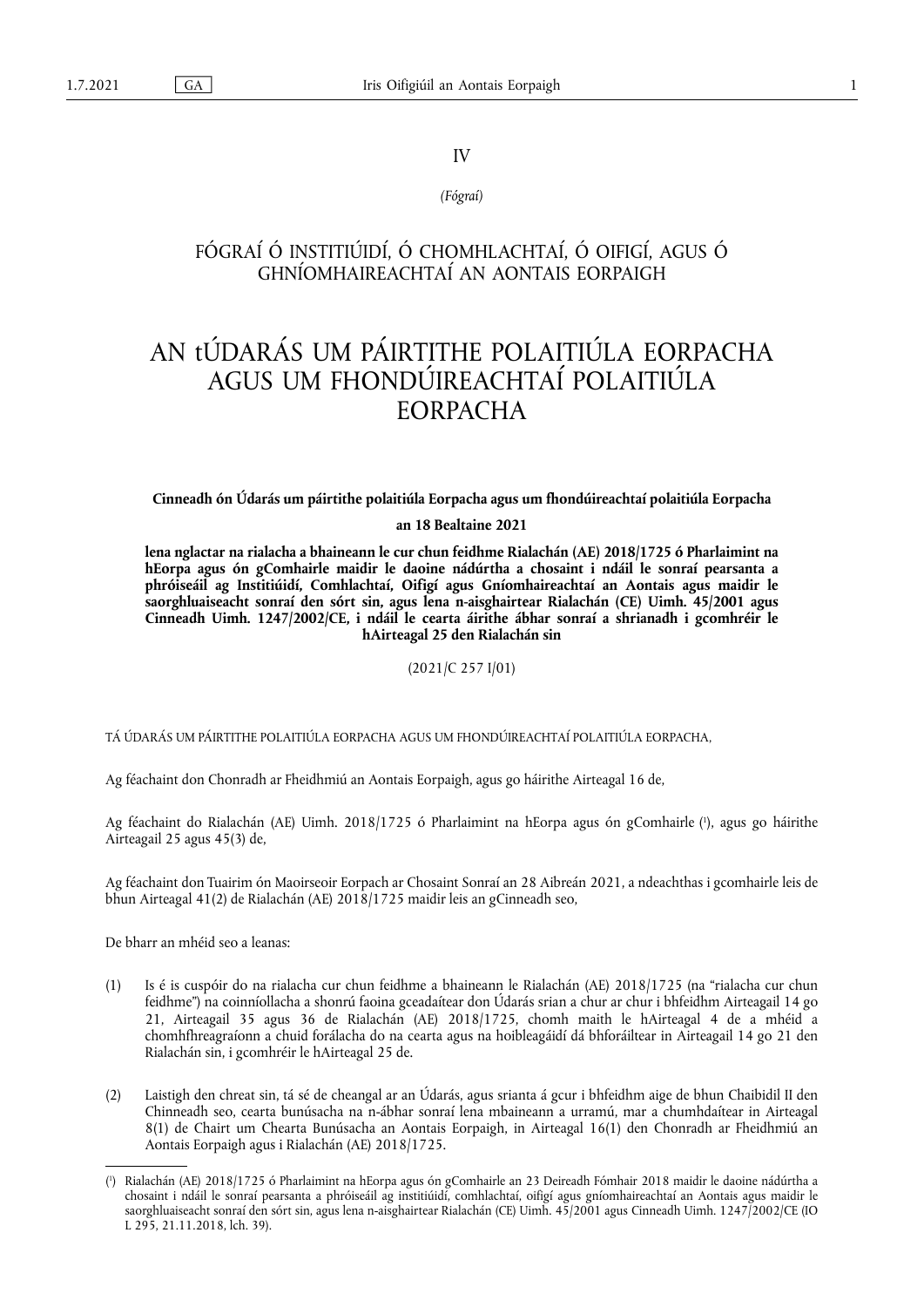- (3) Chun na críche sin, ní mór don Údarás, sula gcuirfidh sé aon srianta ar leith i bhfeidhm, measúnú a dhéanamh, cás ar chás, ar riachtanas agus ar chomhréireacht na srianta faoi seach, agus na rioscaí do chearta agus do shaoirsí na ndaoine is ábhar do na sonraí á gcur i gcuntas.
- (4) Leagtar síos in Airteagal 25(5) de Rialachán (AE) 2018/1725 go nglacfar rialacha inmheánacha maidir le srianta faoi Airteagal 25 den Rialachán sin ar an leibhéal is airde bainistíocht in institiúidí an Aontais agus go bhfoilseofar iad in *Iris Oifigiúil an Aontais Eorpaigh*,

TAR ÉIS AN CINNEADH SEO A GHLACADH:

#### CAIBIDIL I

#### **FORÁLACHA GINEARÁLTA**

# *Airteagal 1*

#### **Cuspóir**

Leagtar síos leis an gCinneadh seo rialacha inmheánacha ar dá mbun a fhéadfaidh an tÚdarás um páirtithe polaitiúla Eorpacha agus um fhondúireachtaí polaitiúla Eorpacha (an "tÚdarás") eisceachtaí, maoluithe nó srianta a chur i bhfeidhm maidir le cearta na ndaoine is ábhar do na sonraí i gcomhréir le hAirteagal 25 de Rialachán (AE) 2018/1725.

#### *Airteagal 2*

# **Rialaitheoir**

1. Cinneann an tÚdarás cuspóirí agus modhanna na próiseála sonraí pearsanta agus, dá bhrí sin, gníomhaíonn sé mar rialaitheoir i ndáil leis na sonraí sin de réir bhrí Airteagal 3(8) de Rialachán (AE) 2018/1725, agus amhail dá dtagraítear in Airteagal 25(2)(e) den Rialachán sin.

2. I gcás ina gcinneann an tÚdarás agus eintiteas amháin eile ar a laghad, lena n-áirítear Institiúidí agus comhlachtaí an Aontais, cuspóirí agus modhanna oibríochta próiseála ar leith, measfar gur rialaitheoirí comhpháirteacha iad na gníomhaithe inniúla de réir bhrí Airteagal 28(1) de Rialachán (AE) 2018/1725.

3. Beidh an rialaitheoir freagrach as a áirithiú go ndéantar oibríochtaí próiseála i gcomhréir le Rialachán (AE) 2018/1725 agus ní mór dó a bheith in ann comhlíonadh an Rialacháin sin a thaispeáint.

Beidh an Rialaitheoir freagrach go háirithe as na nithe seo a leanas:

- (a) bearta iomchuí teicniúla agus eagraíochtúla a chur chun feidhme i bhfianaise chur i bhfeidhm na bprionsabal maidir le cosaint sonraí d'aon ghnó agus mar réamhshocrú,
- (b) treoracha oiriúnacha a thabhairt don fhoireann atá faoina údarás chun a áirithiú go bhfuil an phróiseáil dleathach, cothrom, trédhearcach agus rúnda agus chun leibhéal iomchuí slándála a chur ar fáil i bhfianaise na rioscaí a bhaineann leis an bpróiseáil,
- (c) comhoibriú leis an Oifigeach Cosanta Sonraí agus leis an Maoirseoir Eorpach ar Chosaint Sonraí faoi seach, chun a ndualgais a fheidhmiú, go háirithe trí fhaisnéis a sheoladh chucu mar fhreagra ar a n-iarrataí laistigh de 20 lá oibre ar a mhéad;
- (d) an tOifigeach Cosanta Sonraí a chur ar an eolas agus páirt a thabhairt dó ar bhealach tráthúil, go háirithe i dtionscadail maidir le hoibríochtaí nua próiseála sonraí nó maidir le modhnuithe suntasacha ar oibríochtaí atá ann cheana.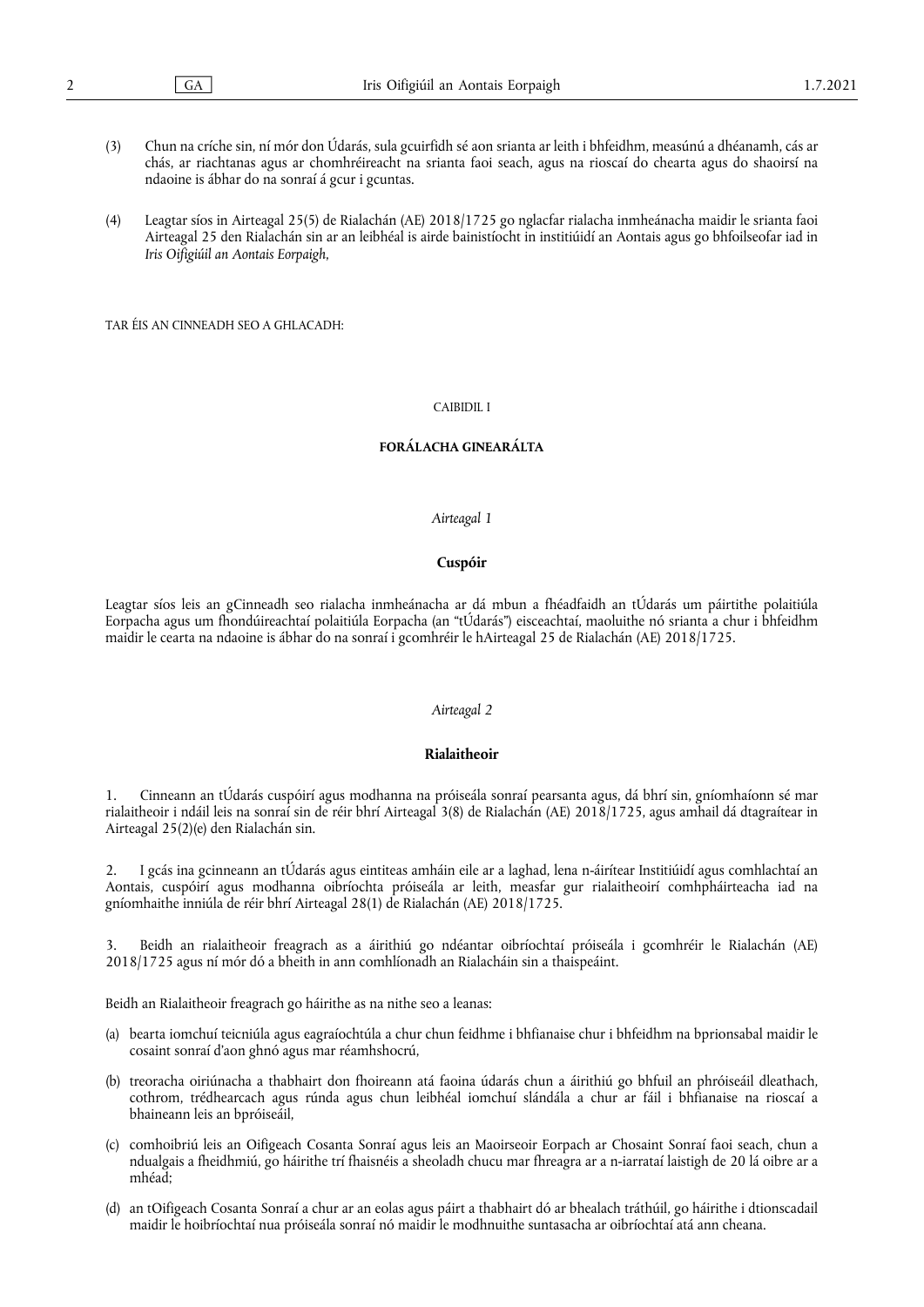#### CAIBIDIL II

# **EISCEACHTAÍ, MAOLUITHE AGUS SRIANTA AR CHEARTA AN DUINE IS ÁBHAR DO NA SONRAÍ**

#### *ROINN 1*

#### *Eisceachtaí agus maoluithe*

# *Airteagal 3*

# **Eisceachtaí**

1. Sula gcuirfidh sé srian i bhfeidhm de bhun Roinn 2 den Chaibidil seo, breithneoidh an rialaitheoir an bhfuil feidhm ag aon cheann de na heisceachtaí a leagtar síos i Rialachán (AE) 2018/1725, go háirithe na heisceachtaí sin de bhun Airteagail 15(4), 16(5), 19(3) agus 35(3) den Rialachán sin.

2. Chun próiseáil a dhéanamh chun críoch cartlannaithe ar mhaithe le leas an phobail agus chun próiseáil a dhéanamh chun críoch taighde eolaíoch nó stairiúil nó chun críoch staidrimh, déanfaidh an rialaitheoir breithniú an bhfuil feidhm ag na heisceachtaí de bhun Airteagal 16(5), pointe (b) agus Airteagal 19(3), phointe (d) de Rialachán (AE) 2018/1725.

#### *Airteagal 4*

#### **Maoluithe**

1. Chun próiseáil a dhéanamh chun críoch cartlannaithe ar mhaithe le leas an phobail, féadfaidh an rialaitheoir maoluithe a chur i bhfeidhm i gcomhréir le hAirteagal 25(4) de Rialachán (AE) 2018/1725. Chuige sin, féadfaidh an rialaitheoir maolú ar na cearta dá dtagraítear in Airteagail 17, 18, 20, 21, 22 agus 23 de Rialachán (AE) 2018/1725 i gcomhréir leis na coinníollacha dá bhforáiltear in Airteagal 25(4) den Rialachán sin.

2. Chun próiseáil a dhéanamh chun críoch taighde eolaíochta nó staire nó chun críoch staidrimh, féadfaidh an rialaitheoir maoluithe a chur i bhfeidhm i gcomhréir le hAirteagal 25(3) de Rialachán (AE) 2018/1725. Chuige sin, féadfaidh an rialaitheoir maolú ar na cearta dá dtagraítear in Airteagail 17, 18, 20 agus 23 de Rialachán (AE) 2018/1725 i gcomhréir leis na coinníollacha dá bhforáiltear in Airteagal 25(3) den Rialachán sin.

3. Beidh maoluithe den sórt sin faoi réir coimircí iomchuí i gcomhréir le hAirteagal 13 de Rialachán (AE) 2018/1725 agus le hAirteagal 6(1) agus (2) den Chinneadh seo. Beidh bearta teicniúla agus eagraíochtúla i bhfeidhm chun a áirithiú go n-urramófar íoslaghdú sonraí agus, i gcás inarb infheidhme, ainm bréige a ghlacadh.

#### *ROINN 2*

#### *Srianta*

#### *Airteagal 5*

#### **Ábhar agus raon feidhme**

1. Leagtar síos leis an Roinn seo na coinníollacha ginearálta faoina bhféadfaidh an rialaitheoir srian a chur ar chur i bhfeidhm Airteagail 14 go 21, Airteagail 35 agus 36 de Rialachán (AE) 2018/1725, chomh maith le hAirteagal 4 de a mhéid a chomhfhreagraíonn a chuid forálacha do na cearta agus na hoibleagáidí dá bhforáiltear in Airteagail 14 go 21 den Rialachán sin, i gcomhréir le hAirteagal 25 de.

Comhlánaítear na coinníollacha ginearálta dá dtagraítear i bhfomhír a haon le forálacha na nIarscríbhinní a ghabhann leis an gCinneadh seo, ina sonraítear na coinníollacha faoina bhféadfaidh an Údarás srian a chur le cearta na n-ábhar sonraí i ngach ceann dá ghníomhaíochtaí agus dá nósanna imeachta i gcás ina mbeidh sonraí pearsanta á bpróiseáil agus ina bhféadfadh srianta a bheith riachtanach.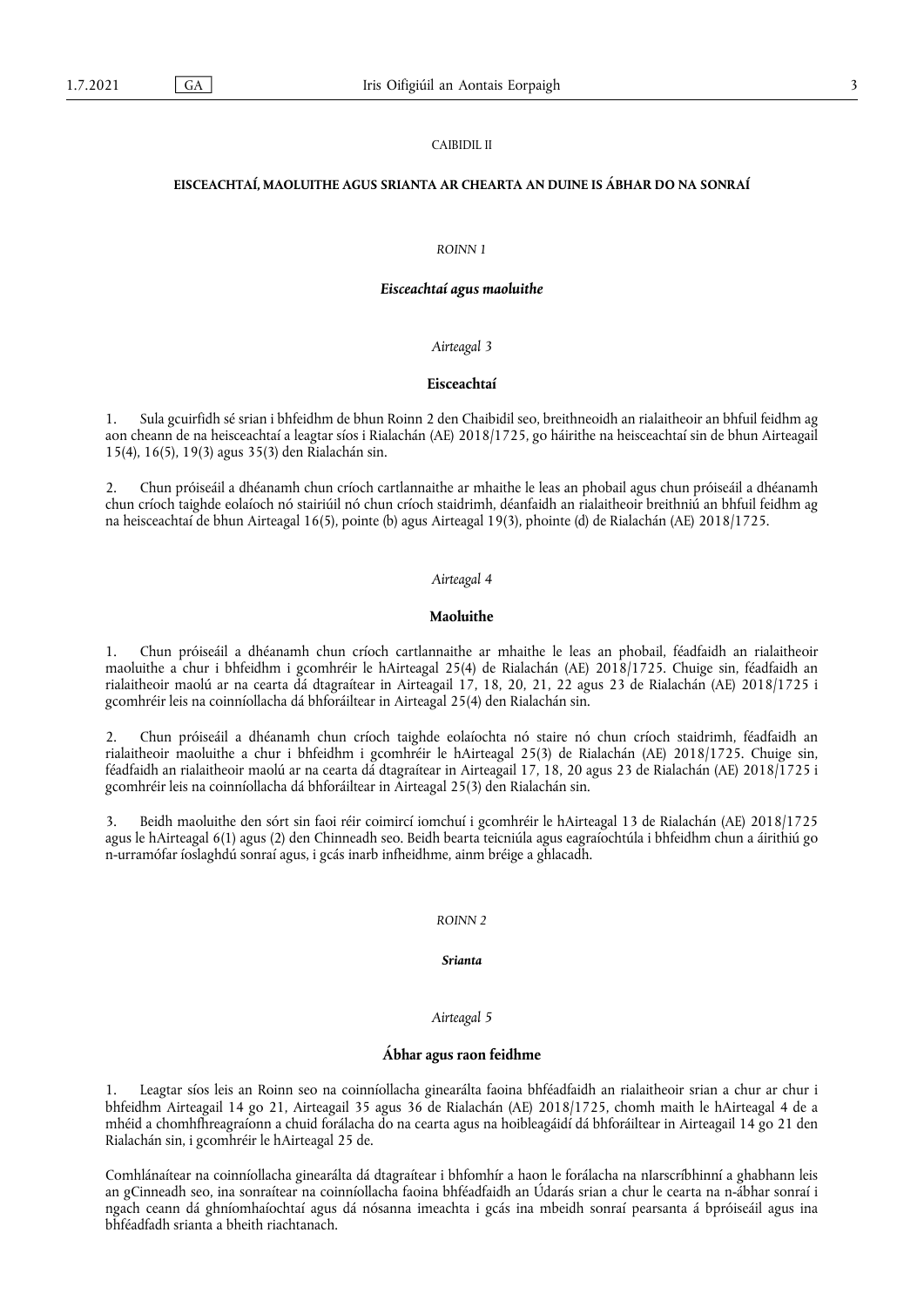2. Tá feidhm ag an Roinn seo maidir le próiseáil sonraí pearsanta chun críoch na ngníomhaíochtaí agus na nósanna imeachta a dhéanann an tÚdarás, de réir mar a shonraítear sna hIarscríbhinní a ghabhann leis an gCinneadh seo.

#### *Airteagal 6*

#### **Coimircí**

1. Déanfar sonraí pearsanta atá faoi réir srianta a stóráil i dtimpeallacht shlán fhisiceach nó leictreonach ina gcuirtear cosc ar rochtain nó aistriú neamhdhleathach sonraí chuig daoine nach bhfuil gá acu le fios a bheith acu.

2. Sula gcuirfear aon srian i bhfeidhm, déanfar measúnú an bhfuil an srian riachtanach agus comhréireach, agus ar na rioscaí do na daoine is ábhar do na sonraí, i gcomhréir le hAirteagal 12 den Chinneadh seo.

#### *Airteagal 7*

#### **Na srianta is infheidhme**

1. Faoi réir Airteagal 8 go hAirteagal 13 agus faoi réir na sonraíochtaí a leagtar síos sna hIarscríbhinní is infheidhme a ghabhann leis an gCinneadh seo, féadfaidh an rialaitheoir srianta a chur i bhfeidhm maidir le cearta sin an duine is ábhar do na sonraí dá dtagraítear go sainráite sna hIarscríbhinní is infheidhme, i gcás ina ndéanfadh feidhmiú na gceart sin cuspóir ceann de na gníomhaíochtaí nó de na nósanna imeachta a leagtar síos sna hIarscríbhinní sin a chur i mbaol.

2. I gcás ina gcuireann sé srian i bhfeidhm, agus go háirithe i gcás ina ndéanann sé feidhmiú cheart an duine is ábhar do na sonraí a chur siar, a fhágáil ar lár nó a dhiúltú, go hiomlán nó go páirteach, leanfaidh an rialaitheoir ar aghaidh i gcomhréir le hAirteagal 12 den Chinneadh seo.

#### *Airteagal 8*

# **An ceart atá ag an duine is ábhar do na sonraí go ndéanfar iad a chur ar an eolas faoi na cúiseanna le haghaidh na srianta.**

1. I gcás ina gcuireann an rilaitheoir srian leis an gceart chun faisnéise, dá dtagraítear in Airteagal 15 agus in Airteagal 16 de Rialacháan (AE) 2018/1725, cuirfear na daoine is ábhar do na sonraí ar an eolas, i gcomhréir le hAirteagal 25(6) den Rialachán sin, faoi na príomhchúiseanna ar a bhfuil cur i bhfeidhm an tsrianta bunaithe agus faoin gceart atá acu gearán a thaisceadh leis an Maoirseoir Eorpach ar Chosaint Sonraí.

2. Tar éis measúnú cás ar chás, áfach, féadfar soláthar faisnéise den sórt sin a chur siar, a fhágáil ar lár nó a dhiúltú, i gcomhréir le hAirteagal 25(8) de Rialachán (AE) 2018/1725, a fhad agus a chuirfí éifeacht an tsrianta ar ceal leis. A luaithe nach gcuirfeadh soláthar na faisnéise sin éifeacht an tsrianta ar ceal a thuilleadh, cuirfear an fhaisnéis ar fáil don duine is ábhar do na sonraí.

#### *Airteagal 9*

# **Ceart rochtana ag na hábhair sonraí, an ceart go ndéanfaí ceartú, an ceart go ndéanfaí léirscriosadh, an ceart go gcuirfí srian le próiseáil agus an oibleagáid fógra a thabhairt**

1. I gcás ina gcuirfidh an rialaitheoir srian, go hiomlán nó i bpáirt, leis an gceart atá ag ábhair sonraí rochtain a fháil ar shonraí pearsanta, leis an gceart ceartúcháin, leis an gceart go scriosfaí sonraí pearsanta nó leis an gceart chun srianadh a chur ar phróiseáil dá dtagraítear in Airteagail 17, 18, 19 agus 20 faoi seach de Rialachán (AE) 2018/1725 chomh maith leis an oibleagáid fógra a thabhairt de bhun Airteagal 21 den Rialachán sin, cuirfidh sé in iúl ábhar sonraí lena mbaineann, ina fhreagra ar iarraidh ar rochtain, ceartú, scriosadh nó srianadh ar phróiseáil, an oibleagáid fógra a thabhairt de bhun Airteagal 21 den Rialachán sin, agus cuirfidh sé an t-ábhar sonraí ar an eolas faoi na cúiseanna atá leis an srianadh agus maidir leis an bhféidearthacht go gcuirfí srian ar an gCúirt Bhreithiúnais lena mbaineann.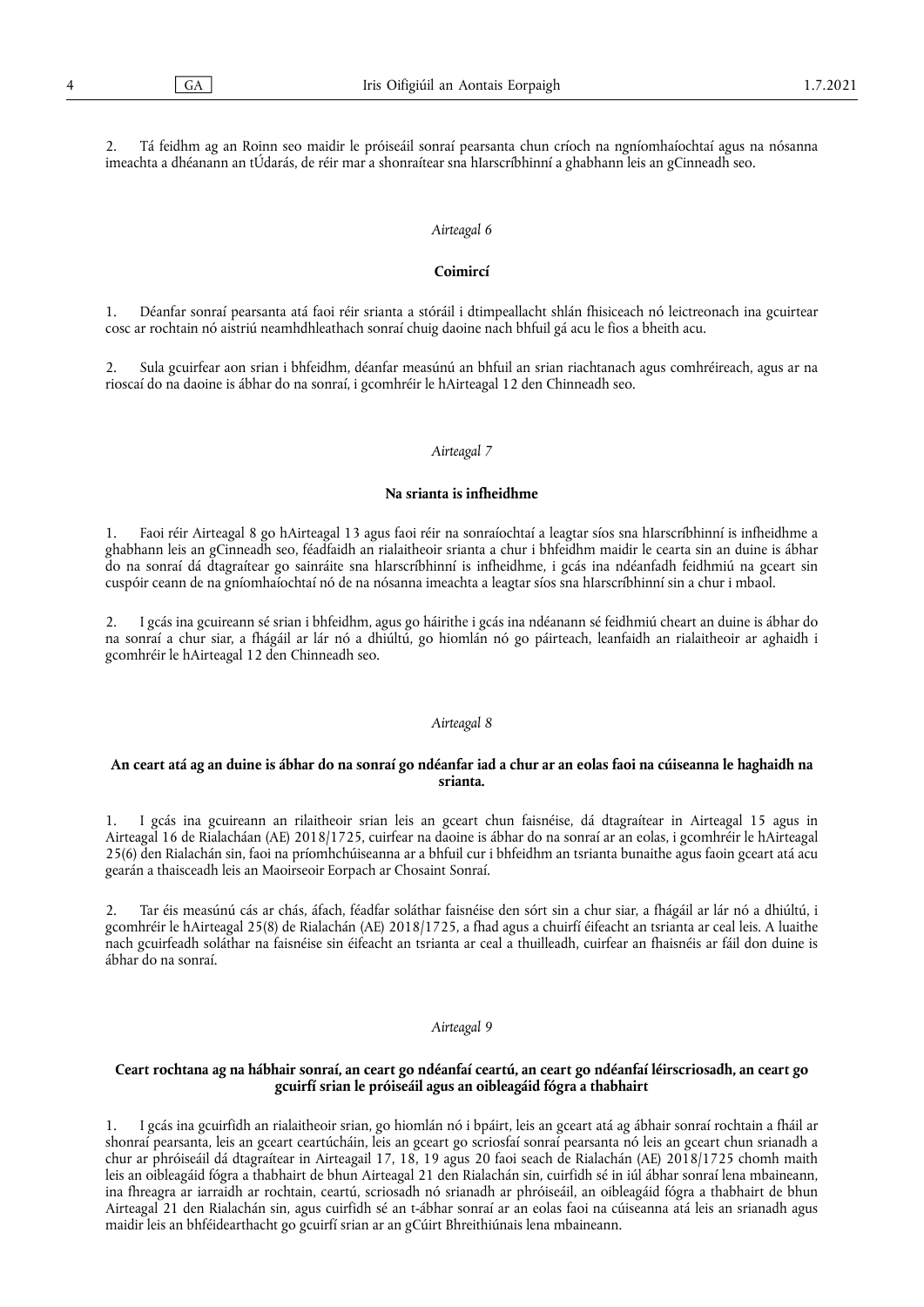2. Féadfar soláthar na faisnéise maidir leis na cúiseanna atá leis an srianadh dá dtagraítear i mír 1, tar éis measúnú cás ar chás, a chur siar, a fhágáil ar lár nó a dhiúltú fad a chuirfeadh sé éifeacht an tsrianta ar ceal. A luaithe nach gcuirfeadh soláthar na faisnéise sin éifeacht an tsrianta ar ceal a thuilleadh, cuirfear an fhaisnéis ar fáil don ábhar sonraí.

3. I gcás ina bhfuil an ceart rochtana srianta go hiomlán nó i bpáirt agus inar fheidhmigh an t-ábhar sonraí a cheart nó a ceart gearán a thaisceadh leis an Maoirseoir Eorpach ar Chosaint Sonraí, cuirfidh an Maoirseoir Eorpach ar Chosaint Sonraí ar an eolas an ndearnadh na sonraí a phróiseáil i gceart agus, mura ndearnadh, an ndearnadh aon cheartú i gcomhréir le hAirteagal 25(7) de Rialachán (AE) 2018/1725.

#### *Airteagal 10*

#### **Sárú i ndáil le sonraí pearsanta a chur in iúl don ábhar sonraí**

I gcás ina gcuireann sé srian ar chur i bhfeidhm Airteagal 35 de Rialachán (AE) 2018/1725, leanfaidh an rialaitheoir ar aghaidh i gcomhréir le hAirteagal 12 den Chinneadh seo. Má chuirtear srian ar shárú i ndáil le sonraí a chur in iúl don duine is ábhar do na sonraí ar an mbonn sin, déanfar é sin a dhoiciméadú i nóta agus cuirfear an nóta sin in iúl don Mhaoirseoir Eorpach ar Chosaint Sonraí tráth a thabharfar fógra faoin sárú i ndáil le sonraí pearsanta.

#### *Airteagal 11*

#### **Rúndacht na cumarsáide leictreonaí**

I gcás ina gcuireann sé srian ar an oibleagáid rúndacht cumarsáide leictreonaí dá dtagraítear in Airteagal 36 de Rialachán (AE) 2018/1725 a áirithiú, leanfaidh an rialaitheoir ar aghaidh i gcomhréir le hAirteagal 12 den Chinneadh seo.

#### *Airteagal 12*

#### **Measúnú ar riachtanas agus ar chomhréireacht, srianta a thaifeadadh agus a chlárú**

1. Sula gcuirfidh sé aon srianta ar leith i bhfeidhm, déanfaidh an rialaitheoir measúnú ar bhonn gach cáis ar leith an bhfuil na srianta riachtanach agus comhréireach, agus Airteagal 25(2) agus (8) de Rialachán (AE) 2018/1725 á gcur i gcuntas.

2. Luafar i scríbhinn sa mheasúnú sin na cúiseanna atá le haon srian a chuirfear i bhfeidhm de bhun an Chinnidh seo agus áireofar leis scrúdú ar na rioscaí do chearta agus saoirsí na n-ábhar sonraí lena mbaineann, go háirithe an riosca go bhféadfaí a sonraí pearsanta a phróiseáil tuilleadh gan fhios dóibh agus go bhféadfaí cosc a chur orthu a gcearta a fheidhmiú i gcomhréir le Rialachán (AE) 2018/1725, agus ar an gcaoi a ndéanfadh feidhmiú chearta na ndaoine is ábhar do na sonraí cuspóir ceann de na gníomhaíochtaí nó de na nósanna imeachta a dhéanfaidh an tÚdarás, mar a shainítear sna hIarscríbhinní a ghabhann leis an gCinneadh seo, a chur i mbaol.

3. Stórálfar na measúnuithe i gclár lárnach agus cuirfear ar fáil iad don Mhaoirseoir Eorpach ar Chosaint Sonraí arna iarraidh sin.

4. I gcás ina gcuireann an rialaitheoir srian ar cheart rúndachta cumarsáide leictreonaí dá dtagraítear in Airteagal 36 de Rialachán (AE) 2018/1725 faoin Airteagal seo, cuirfidh an rialaitheoir an duine lena mbaineann is ábhar do na sonraí ar an eolas, mar fhreagra ar aon iarraidh ón duine is ábhar do na sonraí, mar gheall ar na príomhchúiseanna ar a bhfuil cur i bhfeidhm an tsrianta bunaithe agus an ceart gearán a thaisceadh leis an Maoirseoir Eorpach um Chosaint Sonraí.

5. Féadfar soláthar na faisnéise dá dtagraítear i mír 4, tar éis measúnú cás ar chás, a chur siar, a fhágáil ar lár nó a dhiúltú fad a chuirfeadh sé éifeacht an tsrianta ar ceal. A luaithe nach gcuirfeadh soláthar na faisnéise sin éifeacht an tsrianta ar ceal a thuilleadh, cuirfear an fhaisnéis ar fáil don duine is ábhar do na sonraí.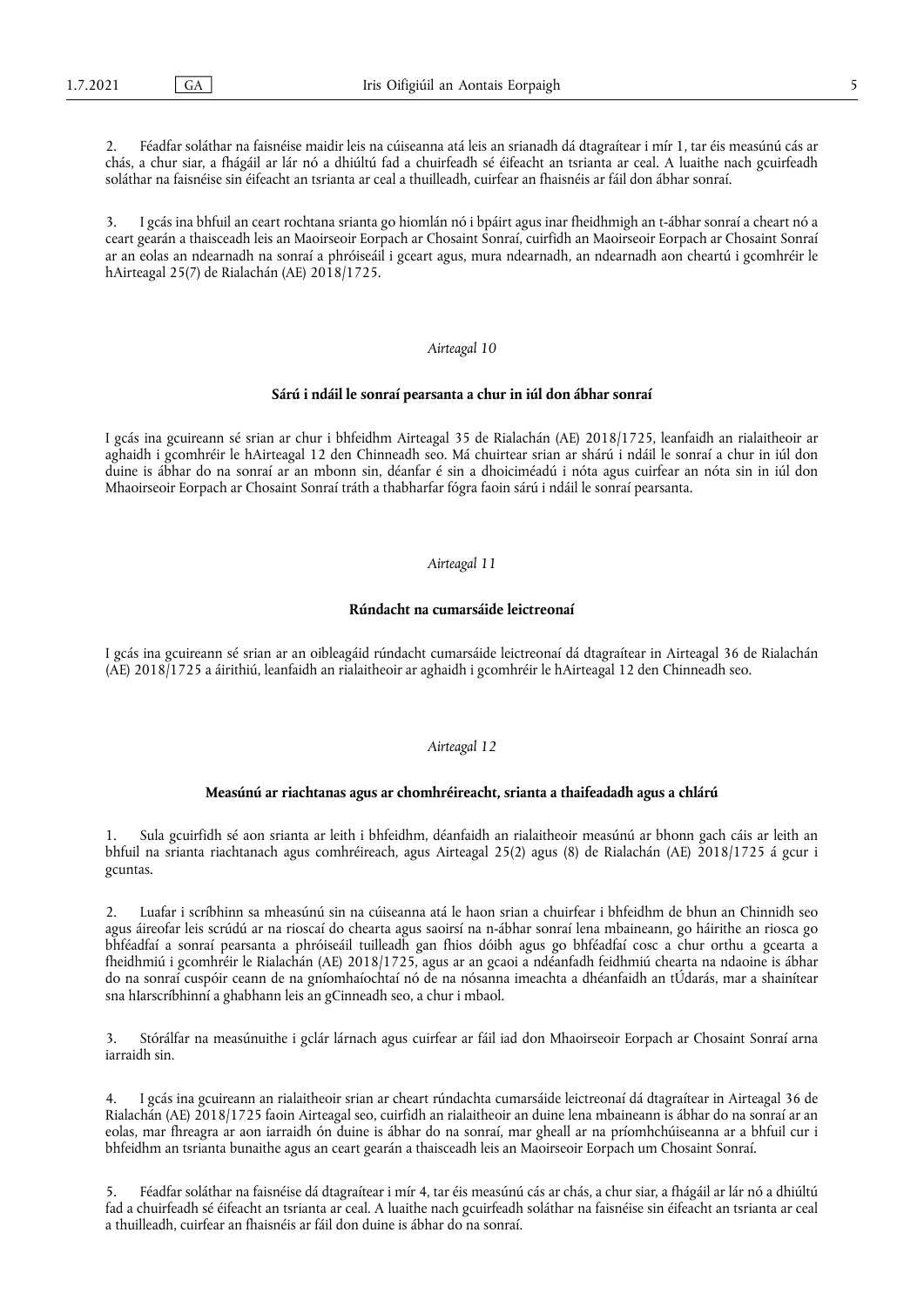#### *Airteagal 13*

#### **Fad na srianta**

1. Beidh feidhm ag srianta dá dtagraítear sa Chinneadh seo, arna léamh in éineacht leis na hIarscríbhinní is infheidhme a ghabhann leis an gCinneadh seo, fad a leanfaidh na cúiseanna lena dtugtar bonn cirt dóibh de bheith infheidhme.

2. I gcás nach ann a thuilleadh do na cúiseanna le srian dá dtagraítear sa Chinneadh seo, ar srian é arna léamh i dteannta na nIarscríbhinní is infheidhme maidir leis an gCinneadh seo, cuirfidh an rialaitheoir an srian i leataobh. Ag an am céanna, soláthróidh an rialaitheoir don ábhar sonraí na príomhchúiseanna leis an srianadh agus cuirfidh sé an t-ábhar sonraí ar an eolas faoin bhféidearthacht gearán a thaisceadh leis an Maoirseoir Eorpach ar Chosaint Sonraí tráth ar bith nó leigheas breithiúnach a lorg os comhair na Cúirte Breithiúnais.

3. Déanfaidh an rialaitheoir athbhreithniú ar chur i bhfeidhm na srianta dá dtagraítear sa Chinneadh seo, arna léamh in éineacht leis na hIarscríbhinní is infheidhme a ghabhann leis an gCinneadh seo, gach sé mhí tar éis a ghlactha agus tráth a dhúnfar an nós imeachta ábhartha. Ina dhiaidh sin, chun críoch na ngníomhaíochtaí agus na nósanna imeachta a leagtar síos in Iarscríbhinní I, II, III, IV, V, VI, VII agus VIII a ghabhann leis an gCinneadh seo, déanfaidh an rialaitheoir faireachán ar an ngá atá le haon srian a choimeád ar bun ar bhonn bliantúil.

#### *Airteagal 14*

#### **Athbhreithniú ag an Oifigeach Cosanta Sonraí**

1. Cuirfear an tOifigeach Cosanta Sonraí ar an eolas, gan moill mhíchuí, aon uair a bheidh cearta na ndaoine is ábhar do na sonraí srianta i gcomhréir leis an Roinn seo. Rachfar i gcomhairle leis an Oifigeach Cosanta Sonraí, a mhéid is féidir, roimh an nós imeachta srianta agus i rith an nós imeachta sin agus beidh baint aige leis an measúnú. Déanfar rannpháirtíocht an Oifigigh Cosanta Sonraí a dhoiciméadú i nóta a thabharfaidh an rialaitheoir ar aird. Déanfar an fhaisnéis a roinneadh leis an Oifigeach Cosanta Sonraí a dhoiciméadú sa nóta.

Arna iarraidh sin, tabharfar rochtain don Oifigeach Cosanta Sonraí ar aon doiciméid ina bhfuil eilimintí bunúsacha fíorasacha agus dlíthiúla.

2. Féadfaidh an tOifigeach Cosanta Sonraí athbhreithniú ar na srianta a iarraidh ar an rialaitheoir. Cuirfear an tOifigeach Cosanta Sonraí ar an eolas i scríbhinn maidir le toradh an athbhreithnithe iarrtha.

# CAIBIDIL III

#### **FORÁLACHA CRÍOCHNAITHEACHA**

#### *Airteagal 15*

#### **Iarscríbhinní**

Is cuid dhílis den Chinneadh seo iad na hIarscríbhinní a ghabhann leis an gCinneadh seo.

#### *Airteagal 16*

#### **Teacht i bhfeidhm**

Tiocfaidh an Cinneadh seo i bhfeidhm an lá tar éis lá a fhoilsithe in Iris Oifigiúil an Aontais Eorpaigh.

Arna dhéanamh sa Bhruiséil, 18 Bealtaine 2021.

*Thar ceann an Údaráis um páirtithe polaitiúla Eorpacha agus um fhondúireachtaí polaitiúla Eorpacha, An Stiúrthóir,* M. ADAM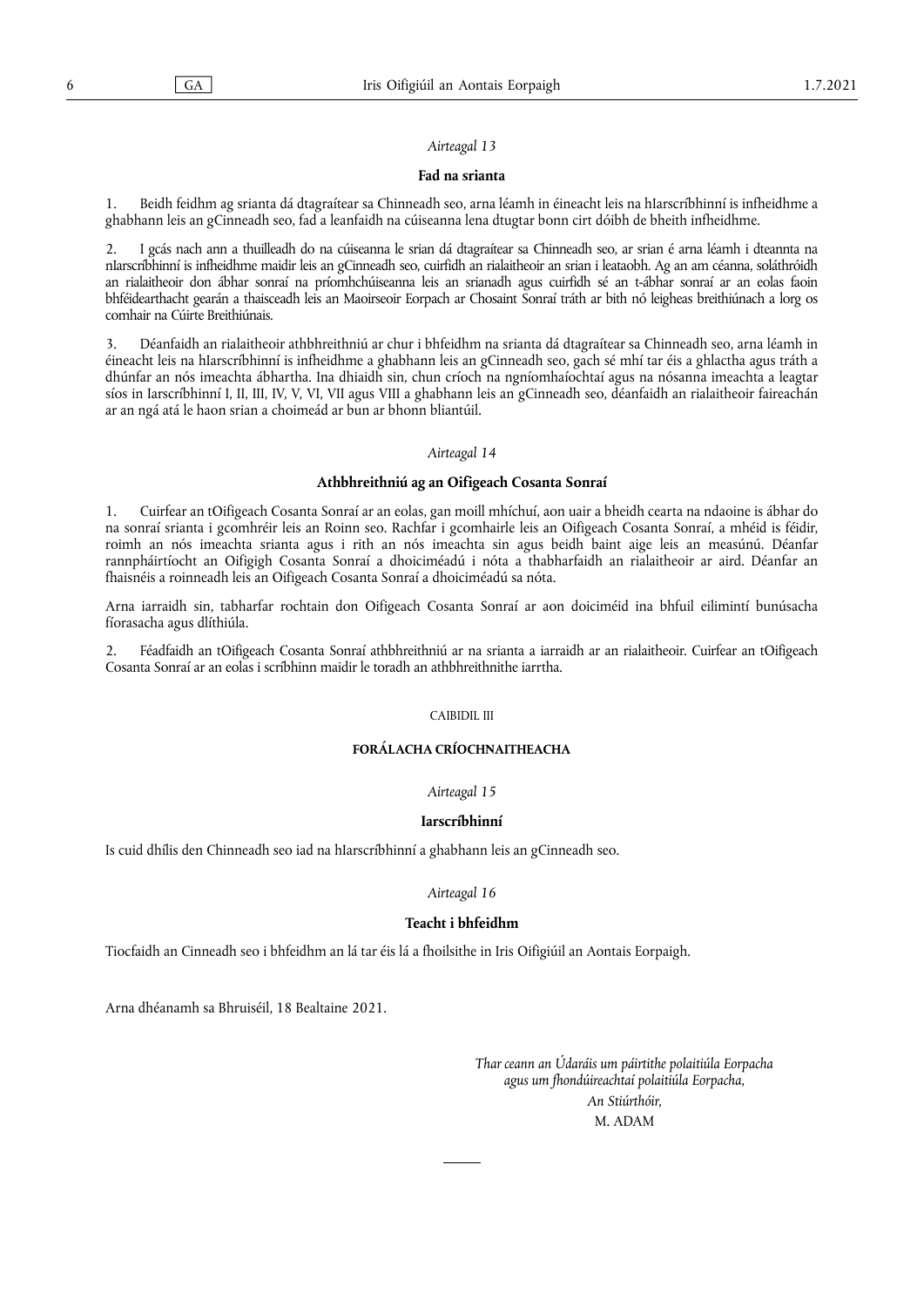# *IARSCRÍBHINN I*

#### **Nósanna imeachta araíonachta, fiosrúcháin riaracháin agus imscrúduithe a bhaineann le cúrsaí foirne**

# (1) **Ábhar agus raon feidhme**

1. Tá feidhm ag an Iarscríbhinn seo maidir le próiseáil sonraí pearsanta ag an rialaitheoir chun críche na nósanna imeachta a leagtar síos i mír 2.

2. Leagtar síos san Iarscríbhinn seo na coinníollacha sonracha faoina bhféadfaidh an rialaitheoir, agus é i mbun nósanna imeachta araíonachta, fiosrúchán riaracháin agus imscrúduithe a bhaineann le cúrsaí foirne de bhun Airteagal 86 agus Iarscríbhinn IX de Rialachán (AE) 2018/1725, agus imscrúduithe i gcomhthéacs iarrataí ar chúnamh arna dtíolacadh faoi Airteagal 24 de na Rialacháin Foirne agus maidir le cásanna ciaptha líomhnaithe, srian a chur ar chur i bhfeidhm Airteagail 14 go 21, 35 agus 36 de Rialachán (AE) 2018/1725, chomh maith le hAirteagal 4 de a mhéid a chomhfhreagraíonn a fhorálacha do na cearta agus na hoibleagáidí dá bhforáiltear in Airteagal 14 go hAirteagal 21 den Rialachán sin, chun go gcoimirceofaí:

- (a) cuspóirí tábhachtacha eile a bhaineann le leas poiblí ginearálta an Aontais amhail cumas an Údaráis a oibleagáidí faoi na Rialacháin Foirne a chomhlíonadh agus a bheartas inmheánach foirne a sheoladh, i gcomhréir le hAirteagal 25(1), pointe (c) de Rialachán (AE) 2018/1725,
- (b) sáruithe eitice a chosc, a imscrúdú, a bhrath agus a ionchúiseamh do ghairmeacha rialáilte, i gcomhréir le hAirteagal 25(1), pointe (f) de Rialachán (AE) 2018/1725,
- (c) feidhm faireacháin, cigireachta nó rialála a bhfuil baint aici, fiú go hócáideach, le feidhmiú údaráis oifigiúil sna cásanna dá dtagraítear in Airteagal 25(1), pointe (c) de Rialachán (AE) 2018/1725, i gcomhréir le hAirteagal 25(1), pointe (g) de, agus
- (d) cearta agus saoirsí ábhar sonraí eile a chosaint, i gcomhréir le hAirteagal 25(1), pointe (h) de Rialachán (AE) 2018/1725.
- 3. Tá feidhm ag an Iarscríbhinn seo maidir leis na catagóirí seo a leanas de shonraí pearsanta:
- (a) sonraí aitheantais
- (b) sonraí teagmhála;
- (c) sonraí gairmiúla;
- (d) sonraí maidir le daoine a bheith i láthair;
- (e) sonraí maidir le gníomhaíochtaí seachtracha daoine;
- (f) sonraí lena nochtar tionscnamh ciníoch nó eitneach, creideamh reiligiúnach nó fealsúnach nó sonraí a bhaineann leis an tsláinte;
- (g) na sonraí eile go léir a bhaineann le hábhar na nósanna imeachta araíonachta ábhartha, fiosrúcháin riaracháin agus imscrúduithe a bhaineann le cúrsaí foirne arna ndéanamh ag an Údarás.

#### (2) **Na srianta is infheidhme**

Faoi réir Airteagail 8 go 13 den Chinneadh seo, féadfaidh an rialaitheoir srian a chur ar chur i bhfeidhm Airteagail 14 go 21, 35 agus 36 de Rialachán (AE) 2018/1725, chomh maith le hAirteagal 4 de a mhéid a chomhfhreagraíonn a chuid forálacha do na cearta agus na hoibleagáidí dá bhforáiltear in Airteagail 14 go 21 den Rialachán sin, i gcás ina ndéanfadh feidhmiú na gceart sin cuspóir agus éifeachtacht na nósanna imeachta araíonachta, fiosrúcháin riaracháin nó imscrúduithe ar ábhair foirne a chur i mbaol, lena n-áirítear imscrúduithe ar chásanna ciaptha líomhnaithe, nó i gcás ina ndéanfadh feidhmiú na gceart sin dochar do chearta agus saoirsí na ndaoine eile is ábhar do na sonraí.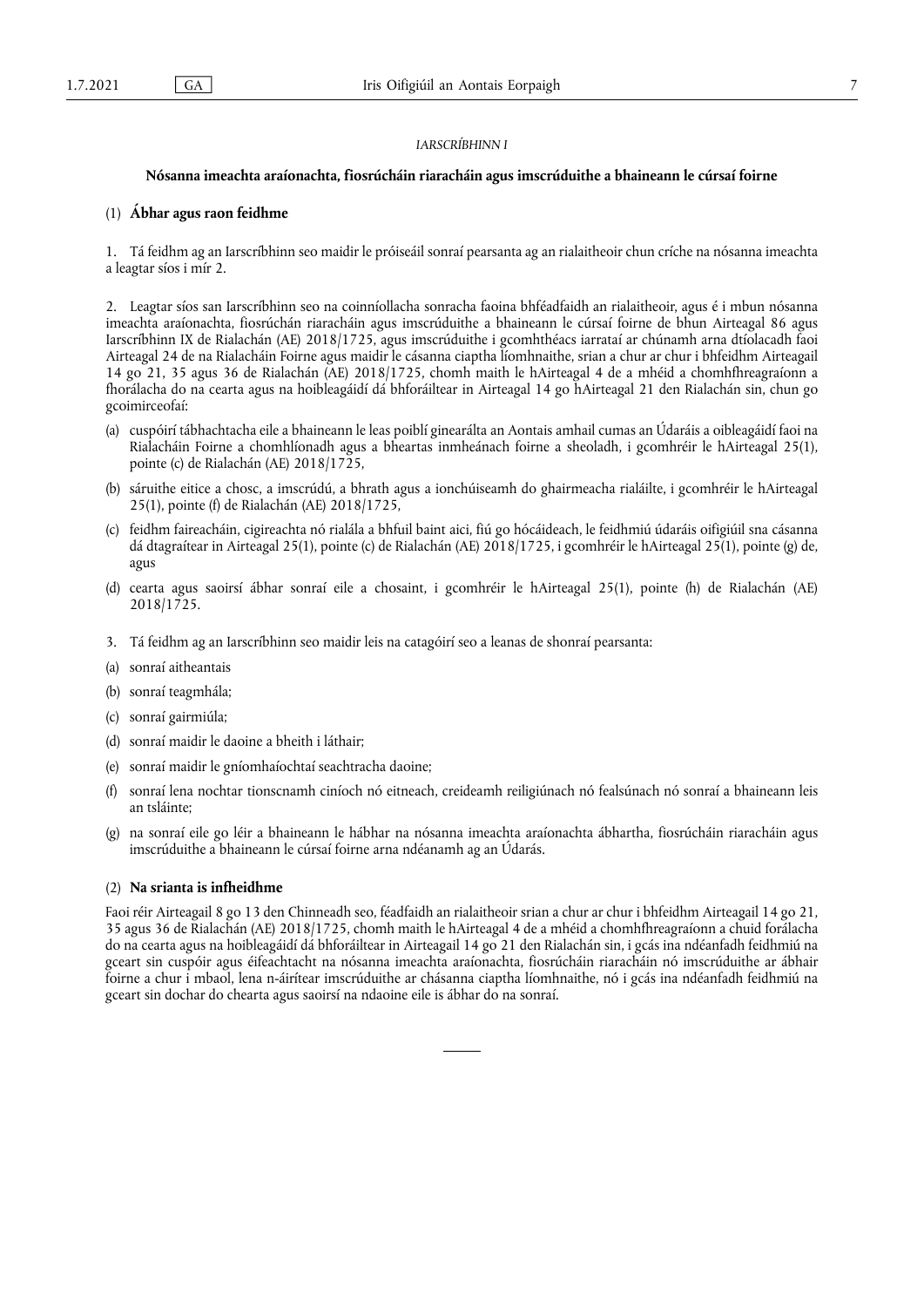#### *IARSCRÍBHINN II*

#### **Nósanna imeachta roghnúcháin**

## (1) **Ábhar agus raon feidhme**

1. Tá feidhm ag an Iarscríbhinn seo maidir le próiseáil sonraí pearsanta ag an rialaitheoir chun nósanna imeachta roghnúcháin a sheoladh.

<span id="page-7-1"></span>2. Leagtar síos san Iarscríbhinn seo na coinníollacha sonracha faoina bhféadfaidh an rialaitheoir, agus é ag déanamh nósanna imeachta roghnúcháin [\(](#page-7-0)'), srian a chur ar chur i bhfeidhm Airteagal 17 de Rialachán (AE) 2018/1725, chun an méid seo a leanas a choimirciú:

- (a) cuspóirí tábhachtacha eile a bhaineann le leas poiblí ginearálta amhail cumas an Údaráis a oibleagáidí faoi na Rialacháin Foirne a chomhlíonadh agus a bheartas inmheánach foirne a sheoladh, i gcomhréir le hAirteagal 25(1), pointe (c) de Rialachán (AE) 2018/1725,
- (b) cearta agus saoirsí ábhar sonraí eile a chosaint, i gcomhréir le hAirteagal 25(1), pointe (h) de Rialachán (AE) 2018/1725.
- 3. Tá feidhm ag an Iarscríbhinn seo maidir leis na catagóirí seo a leanas de shonraí pearsanta:
- (a) sonraí aitheantais
- (b) sonraí teagmhála;
- (c) sonraí gairmiíúla;
- (d) óráidí taifeadta nó trialacha iarrthóirí;
- (e) bileoga meastóireachta;
- (f) na sonraí eile go léir a bhaineann leis na nósanna imeachta roghnúcháin ábhartha arna seoladh ag an Údarás.

#### (2) **Na srianta is infheidhme**

Faoi réir Airteagal 8 go hAirteagal 13 den Chinneadh seo, féadfaidh an rialaitheoir srian a chur le feidhmiú cheart na ndaoine is ábhar do na sonraí rochtain a fháil ar a gcuid sonraí pearsanta de bhun Airteagal 17 de Rialachán (AE) 2018/1725 i gcás ina ndéanfadh feidhmiú an chirt sin cuspóir agus éifeachtacht na nósanna imeachta roghnúcháin sin a chur i mbaol, go háirithe trí mheasúnuithe a dhéanann coistí roghnúcháin a nochtadh, nó trína ndéanfadh sé dochar do chearta agus do shaoirsí daoine eile is ábhar do na sonraí, go háirithe trí shonraí pearsanta iarrthóirí eile a nochtadh. Ní chuirfear an srian ar chearta agus saoirsí daoine eile is ábhar do shonraí a chosaint i bhfeidhm ach amháin in imthosca fíoreisceachtúla.

#### (3) **Fad na srianta**

De mhaolú ar Airteagal 13 den Chinneadh seo, beidh feidhm ag na rialacha seo a leanas maidir le fad na srianta:

- Leanfaidh na srianta a chuirfear i bhfeidhm de bhun na hIarscríbhinne seo de bheith i bhfeidhm fad is a bheidh na cúiseanna lena dtugtar bonn cirt dóibh fós infheidhme.
- Cuirfidh an rialaitheoir an srian i leataobh i gcás nach ann a thuilleadh do na cúiseanna atá le srianadh agus i gcás inar iarr an t-ábhar sonraí arís rochtain a fháil ar na sonraí pearsanta lena mbaineann. Ag an am céanna, soláthróidh an rialaitheoir don ábhar sonraí na príomhchúiseanna leis an srianadh agus cuirfidh sé an t-ábhar sonraí ar an eolas faoin bhféidearthacht gearán a thaisceadh leis an Maoirseoir Eorpach ar Chosaint Sonraí tráth ar bith nó leigheas breithiúnach a lorg os comhair na Cúirte Breithiúnais.

<span id="page-7-0"></span>[<sup>\(</sup>](#page-7-1) 1 ) Áirítear leis sin nósanna imeachta roghnúcháin le haghaidh gníomhairí sealadacha agus gníomhairí ar conradh chomh maith le comórtais inmheánacha.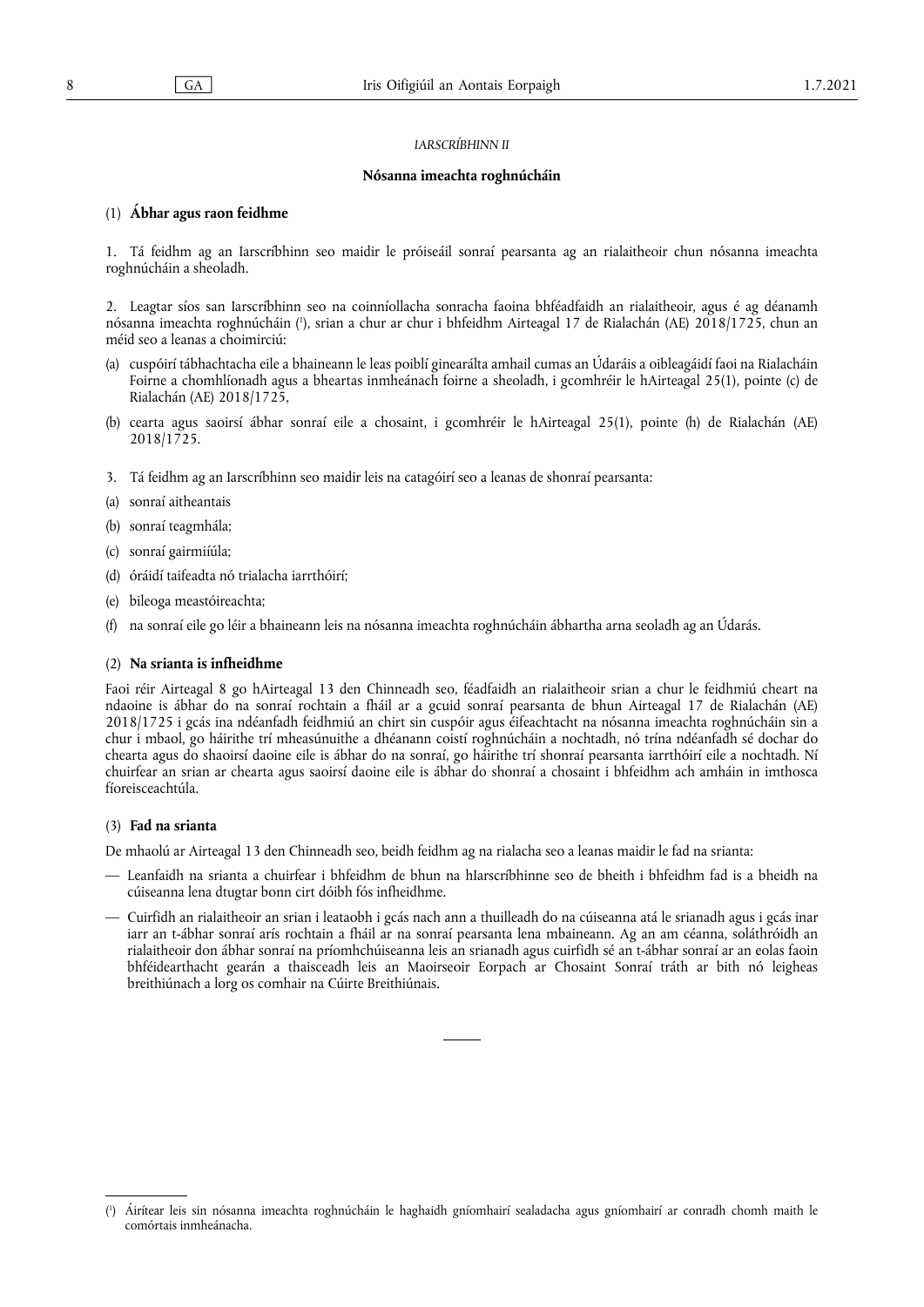# *IARSCRÍBHINN III*

#### **Gearáin ó bhaill foirne a scrúdú**

# (1) **Ábhar agus raon feidhme**

1. Tá feidhm ag an Iarscríbhinn seo maidir le próiseáil sonraí pearsanta ag an rialaitheoir chun gearáin a phróiseáil faoi na Rialacháin Foirne.

<span id="page-8-1"></span>2. Leagtar síos leis an Iarscríbhinn seo na coinníollacha sonracha, agus gearáin ón bhfoireann de bhun Airteagal 90 de na Rialacháin Foirne ( 1 [\),](#page-8-0) go bhféadfaidh an rialaitheoir srian a chur ar chur i bhfeidhm Airteagail 14 go 21, Airteagail 35 agus 36 de Rialachán (AE) 2018/1725, chomh maith le hAirteagal 4 de a mhéid a chomhfhreagraíonn a chuid forálacha do na cearta agus na hoibleagáidí dá bhforáiltear in Airteagail 14 go 21 den Rialachán sin, chun go gcoimirceofaí:

- (a) cuspóirí tábhachtacha eile a bhaineann le leas poiblí ginearálta an Aontais amhail cumas an Údaráis a oibleagáidí faoi na Rialacháin Foirne a chomhlíonadh, i gcomhréir le hAirteagal 25(1), pointe (c) de Rialachán (AE) 2018/1725, agus
- (b) sáruithe eitice a chosc, a imscrúdú, a bhrath agus a ionchúiseamh do ghairmeacha rialáilte, i gcomhréir le hAirteagal 25(1), pointe (f) de Rialachán (AE) 2018/1725.
- 3. Tá feidhm ag an Iarscríbhinn seo maidir leis na catagóirí seo a leanas de shonraí pearsanta:
- (a) sonraí aitheantais
- (b) sonraí teagmhála;
- (c) sonraí gairmiúla;
- (d) na sonraí eile go léir a bhaineann leis na gearáin ábhartha arna ndéanamh ag an bhfoireann.

#### (2) **Na srianta is infheidhme**

Faoi réir Airteagail 8 go 13 den Chinneadh seo, féadfaidh an rialaitheoir srian a chur ar chur i bhfeidhm Airteagail 14 go 21, 35 agus 36 de Rialachán (AE) 2018/1725, chomh maith le hAirteagal 4 de a mhéid a chomhfhreagraíonn a chuid forálacha do na cearta agus na hoibleagáidí dá bhforáiltear in Airteagail 14 go 21 den Rialachán sin, i gcás ina gcuirfeadh feidhmiú na gceart sin imeachtaí gearáin faoi na Rialacháin Foirne i mbaol.

<span id="page-8-0"></span>[<sup>\(</sup>](#page-8-1) 1 ) Mar chuid den scrúdú a dhéanann baill foirne ar ghearáin de bhun Airteagal 90 de na Rialacháin Foirne, féadfaidh an tÚdarás sonraí pearsanta bhaill foirne seachas an gearánach a phróiseáil chun comhlíonadh phrionsabal na córa comhionainne a fhíorú.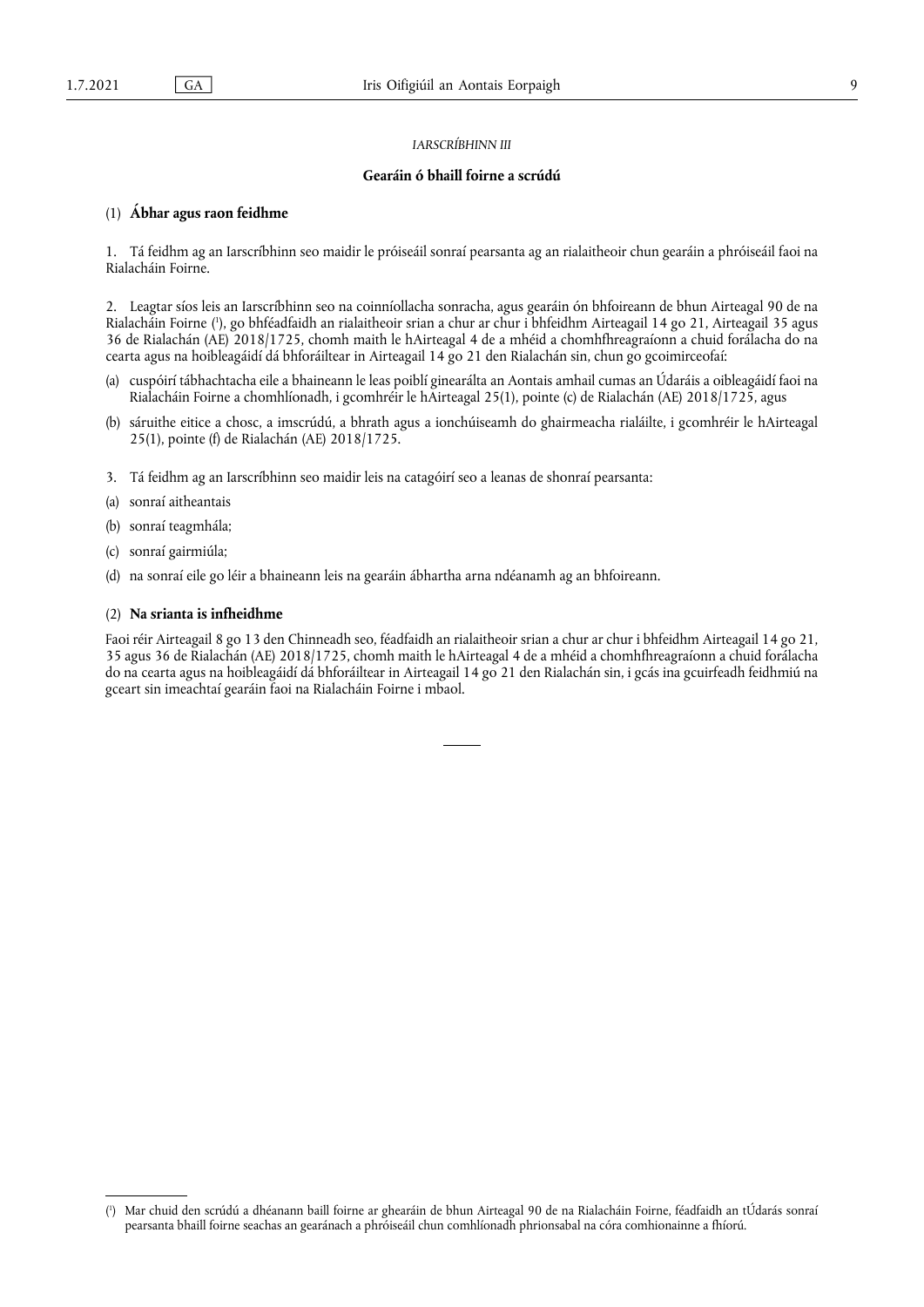# *IARSCRÍBHINN IV*

#### **Iniúchtaí inmheánacha**

# (1) **Ábhar agus raon feidhme**

1. Tá feidhm ag an Iarscríbhinn seo maidir le próiseáil sonraí pearsanta ag an rialaitheoir chun iniúchtaí inmheánacha a sheoladh.

<span id="page-9-1"></span>2. Leagtar síos leis an Iarscríbhinn seo na coinníollacha sonracha, agus iniúchtaí inmheánacha á ndéanamh aige chun críche Rialacháin [\(](#page-9-0)AE, Euratom) 2018/1046 ('), go bhféadfaidh an rialaitheoir srian a chur ar chur i bhfeidhm Airteagail 14 go 21, Airteagail 35 agus 36 de Rialachán (AE) 2018/1725, chomh maith le hAirteagal 4 de a mhéid a chomhfhreagraíonn a chuid forálacha do na cearta agus na hoibleagáidí dá bhforáiltear in Airteagail 14 go 21 den Rialachán sin, chun go gcoimirceofaí:

- (a) cuspóirí tábhachtacha eile a bhaineann le leas poiblí ginearálta an Aontais nó Ballstáit go háirithe leas airgeadais an Aontais nó Ballstáit, i gcomhréir le hAirteagal 25(1), pointe (c), de Rialachán (AE) 2018/1725, agus
- (b) feidhm faireacháin, cigireachta nó rialála a bhfuil baint aici, fiú go hócáideach, le feidhmiú údaráis oifigiúil sna cásanna dá dtagraítear in Airteagal 25(1), pointe (c) de Rialachán (AE) 2018/1725, i gcomhréir le hAirteagal 25(1), pointe (g) de,
- 3. Tá feidhm ag an Iarscríbhinn seo maidir leis na catagóirí seo a leanas de shonraí pearsanta:
- (a) sonraí aitheantais
- (b) sonraí teagmhála;
- (c) sonraí gairmiúla;
- (d) sonraí airgeadais;
- (e) sonraí tráchta:
- (f) sonraí maidir le daoine a bheith i láthair;
- (g) sonraí maidir le gníomhaíochtaí seachtracha daoine;
- (h) sonraí cleamhnachta polaitiúla;
- (i) na sonraí eile go léir a bhaineann le hábhar na gníomhaíochta iniúchóireachta ábhartha.

# (2) **Na srianta is infheidhme**

Faoi réir Airteagail 8 go 13 den Chinneadh seo, féadfaidh an rialaitheoir srian a chur ar chur i bhfeidhm Airteagail 14 go 21, 35 agus 36 de Rialachán (AE) 2018/1725, chomh maith le hAirteagal 4 de a mhéid a chomhfhreagraíonn a chuid forálacha do na cearta agus na hoibleagáidí dá bhforáiltear in Airteagail 14 go 21 den Rialachán sin, i gcás ina gcuirfeadh feidhmiú na gceart sin iniúchtaí a bheith á ndéanamh ag an Údarás i mbaol.

<span id="page-9-0"></span>[<sup>\(</sup>](#page-9-1) 1 ) Rialachán (AE, Euratom) 2018/1046 ó Pharlaimint na hEorpa agus ón gComhairle an 18 Iúil 2018 maidir leis na rialacha airgeadais is infheidhme maidir le buiséad ginearálta an Aontais, lena leasaítear Rialacháin (AE) Uimh. 1296/2013, (AE) Uimh. 1301/2013, (AE) Uimh. 1303/2013, (AE) Uimh. 1304/2013, (AE) Uimh. 1309/2013, (AE) Uimh. 1316/2013, (AE) Uimh. 223/2014, (AE) Uimh. 283/2014, agus Cinneadh Uimh. 541/2014/AE agus lena n-aisghairtear Rialachán (AE, Euratom) Uimh. 966/2012 (IO L 193, 30.7.2018, lch. 1).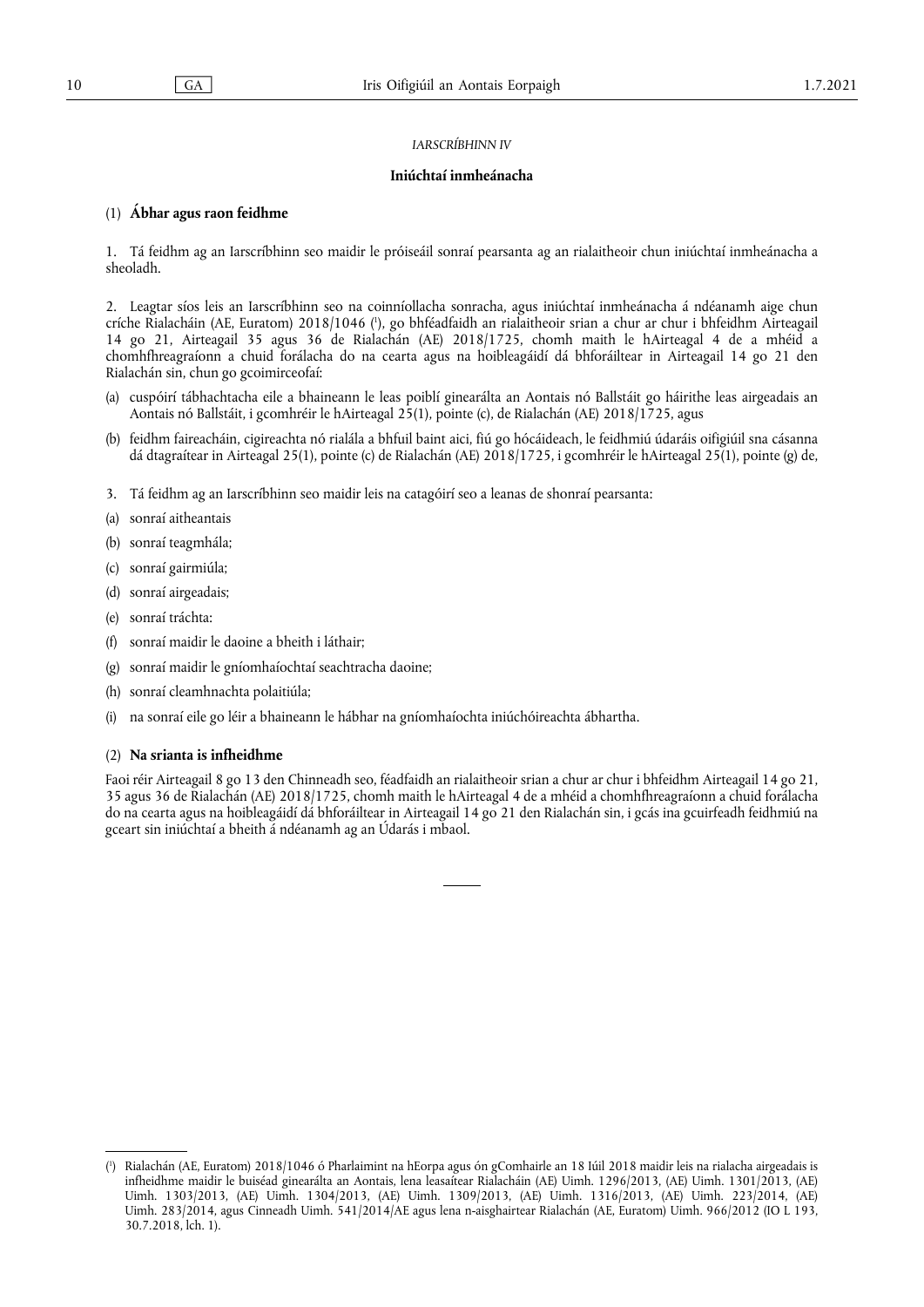# *IARSCRÍBHINN V*

#### **Imeachtaí breithiúnacha**

# (1) **Ábhar agus raon feidhme**

1. Tá feidhm ag an Iarscríbhinn seo maidir le próiseáil sonraí pearsanta ag an rialaitheoir chun críche imeachtaí breithiúnacha.

2. Leagtar síos leis an Iarscríbhinn seo na coinníollacha sonracha faoina bhféadfaidh an rialaitheoir srian a chur ar chur i bhfeidhm Airteagail 14 go 21, Airteagail 35 agus 36 de Rialachán (AE) 2018/1725, chomh maith le hAirteagal 4 de a mhéid a chomhfhreagraíonn a chuid forálacha do na cearta agus na hoibleagáidí dá bhforáiltear in Airteagail 14 go 21 den Rialachán sin, chun cosaint imeachtaí breithiúnacha a choimirciú, i gcomhréir le hAirteagal 25(1) pointe (e) de.

- 3. Tá feidhm ag an Iarscríbhinn seo maidir leis na catagóirí seo a leanas de shonraí pearsanta:
- (a) sonraí aitheantais
- (b) sonraí teagmhála;
- (c) sonraí gairmiúla;
- (d) sonraí airgeadais;
- (e) sonraí tráchta:
- (f) sonraí maidir le daoine a bheith i láthair;
- (g) sonraí maidir le gníomhaíochtaí seachtracha daoine;
- (h) na sonraí eile go léir a bhaineann le hábhar na n-imeachtaí breithiúnacha ábhartha.

#### (2) **Na srianta is infheidhme**

Faoi réir Airteagail 8 go 13 den Chinneadh seo, féadfaidh an rialaitheoir srian a chur ar chur i bhfeidhm Airteagail 14 go 21, 35 agus 36 de Rialachán (AE) 2018/1725, chomh maith le hAirteagal 4 de a mhéid a chomhfhreagraíonn a chuid forálacha do na cearta agus na hoibleagáidí dá bhforáiltear in Airteagail 14 go 21 den Rialachán sin, i gcás ina gcuirfeadh feidhmiú na gceart sin imeachtaí breithiúnacha a bheith á ndéanamh i mbaol.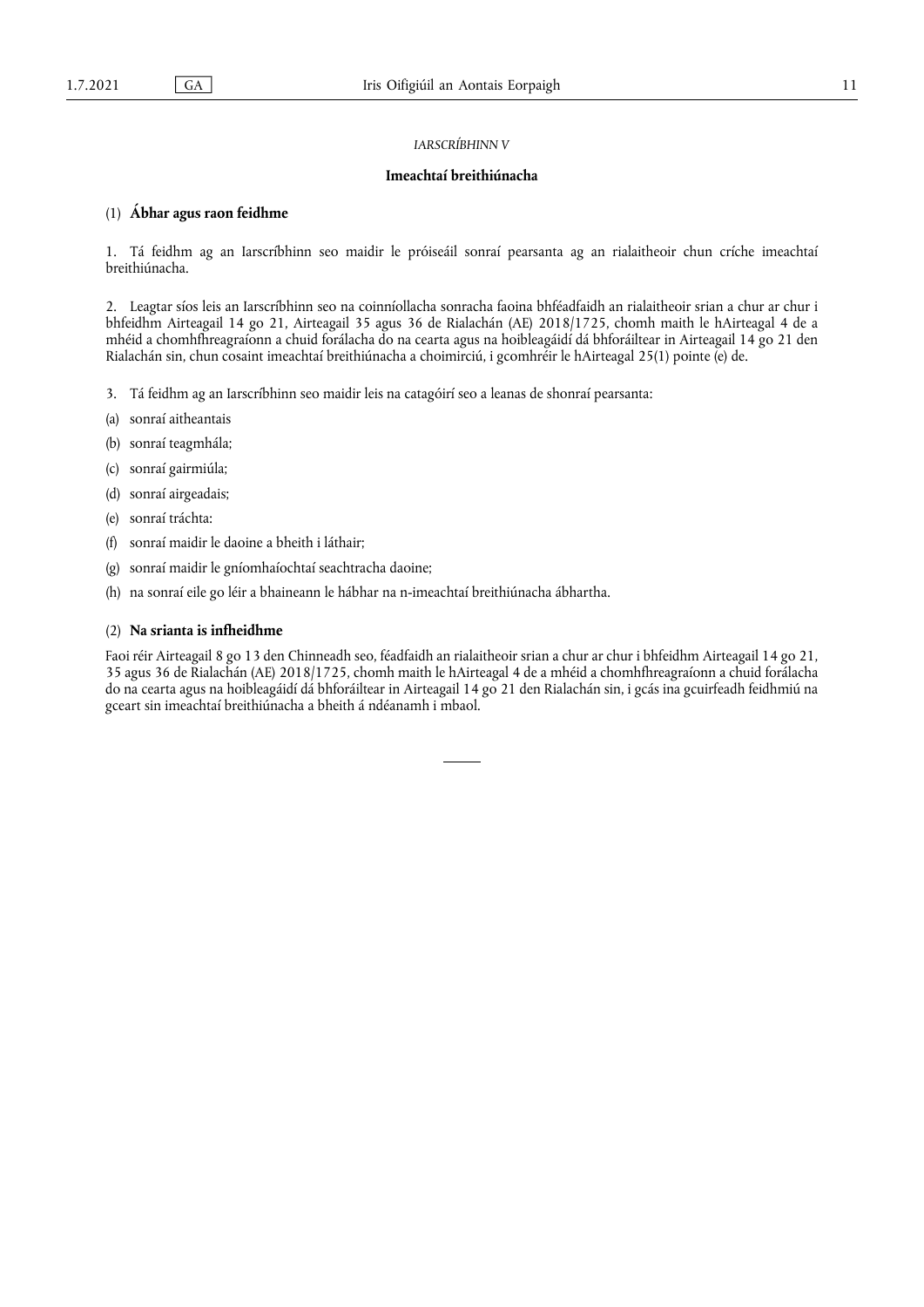#### *IARSCRÍBHINN VI*

#### **Gníomhaíochtaí fíoraithe, faireacháin agus imscrúdaithe**

# (1) **Ábhar agus raon feidhme**

1. Tá feidhm ag an Iarscríbhinn seo maidir le próiseáil sonraí pearsanta ag an rialaitheoir chun gníomhaíochtaí fíoraithe, faireacháin agus imscrúdaithe a dhéanamh de réir bhrí mhír 2.

2. Leagtar síos leis an Iarscríbhinn seo na coinníollacha sonracha, agus gníomhaíochtaí fíoraithe, faireacháin agus imscrúdaithe á ndéanamh acu maidir le páirtithe polaitiúla Eorpacha, fondúireachtaí polaitiúla na hEorpa agus iarratasóirí ar chlárú, go bhféadfaidh an rialaitheoir srian a chur ar chur i bhfeidhm Airteagail 14 go 21, Airteagail 35 agus 36 de Rialachán (AE) 2018/1725, chomh maith le hAirteagal 4 de a mhéid a chomhfhreagraíonn a chuid forálacha do na cearta agus na hoibleagáidí dá bhforáiltear in Airteagail 14 go 21 den Rialachán sin, chun go gcoimirceofaí:

- <span id="page-11-1"></span>(a) cuspóirí tábhachtacha eile a bhaineann le leas poiblí ginearálta an Aontais nó Ballstáit go háirithe clárú agus maoirseacht páirtithe polaitiúla Eorpacha agus fondúireachtaí polaitiúla Eorpacha i gcomhréir leis na misin a thugtar don Údarás faoi Rialachán (AE, Euratom) Uimh. 1141/2014 ( 1 [\),](#page-11-0)
- (b) cuspóirí tábhachtacha eile a bhaineann le leasanna poiblí ginearálta an Aontais nó Ballstáit go háirithe leas airgeadais an Aontais nó Ballstáit, i gcomhréir le hAirteagal 25(1), pointe (c), de Rialachán (AE) 2018/1725,
- (c) feidhm faireacháin, cigireachta nó rialála a bhfuil baint aici, fiú go hócáideach, le feidhmiú údaráis oifigiúil sna cásanna dá dtagraítear in Airteagal 25(1), pointí (b) agus (c) de Rialachán (AE) 2018/1725, i gcomhréir le hAirteagal 25(1), pointe (g) de, agus
- (d) cionta coiriúla a chosc, a imscrúdú, a bhrath agus a ionchúiseamh nó pionóis choiriúla a fhorghníomhú, i gcomhréir le hAirteagal 25 (1), pointe (b), de Rialachán (AE) 2018/1725,
- 3. Tá feidhm ag an Iarscríbhinn seo maidir leis na catagóirí seo a leanas de shonraí pearsanta:
- (a) sonraí aitheantais
- (b) sonraí teagmhála;
- (c) sonraí gairmiúla;
- (d) sonraí airgeadais;
- (e) sonraí tráchta:
- (f) sonraí maidir le daoine a bheith i láthair;
- (g) sonraí maidir le gníomhaíochtaí seachtracha daoine;
- (h) sonraí cleamhnachta polaitiúla;
- (i) na sonraí eile go léir a bhaineann le hábhar an fhaireacháin agus na n-imscrúduithe ábhartha arna ndéanamh ag an Údarás.

#### (2) **Na srianta is infheidhme**

Faoi réir Airteagail 8 go 13 den Chinneadh seo, féadfaidh an rialaitheoir srian a chur ar chur i bhfeidhm Airteagail 14 go 21, 35 agus 36 de Rialachán (AE) 2018/1725, chomh maith le hAirteagal 4 de a mhéid a chomhfhreagraíonn a chuid forálacha do na cearta agus na hoibleagáidí dá bhforáiltear in Airteagail 14 go 21 den Rialachán sin, i gcás ina gcuirfeadh feidhmiú na gceart sin cuspóir agus éifeachtacht na ngníomhaíochtaí fíoraithe, faireacháin agus imscrúdaithe arna ndéanamh ag an Údarás i mbaol, lena n-áirítear trína gcuid uirlisí agus modhanna imscrúdaithe a nochtadh.

<span id="page-11-0"></span>[<sup>\(</sup>](#page-11-1) 1 ) Rialachán (AE, Euratom) Uimh. 1141/2014 ó Pharlaimint na hEorpa agus ón gComhairle an 22 Deireadh Fómhair 2014 maidir le reacht agus cistiú páirtithe polaitiúla Eorpacha agus fondúireachtaí polaitiúla Eorpacha (IO L 317, 4.11.2014, lch. 1).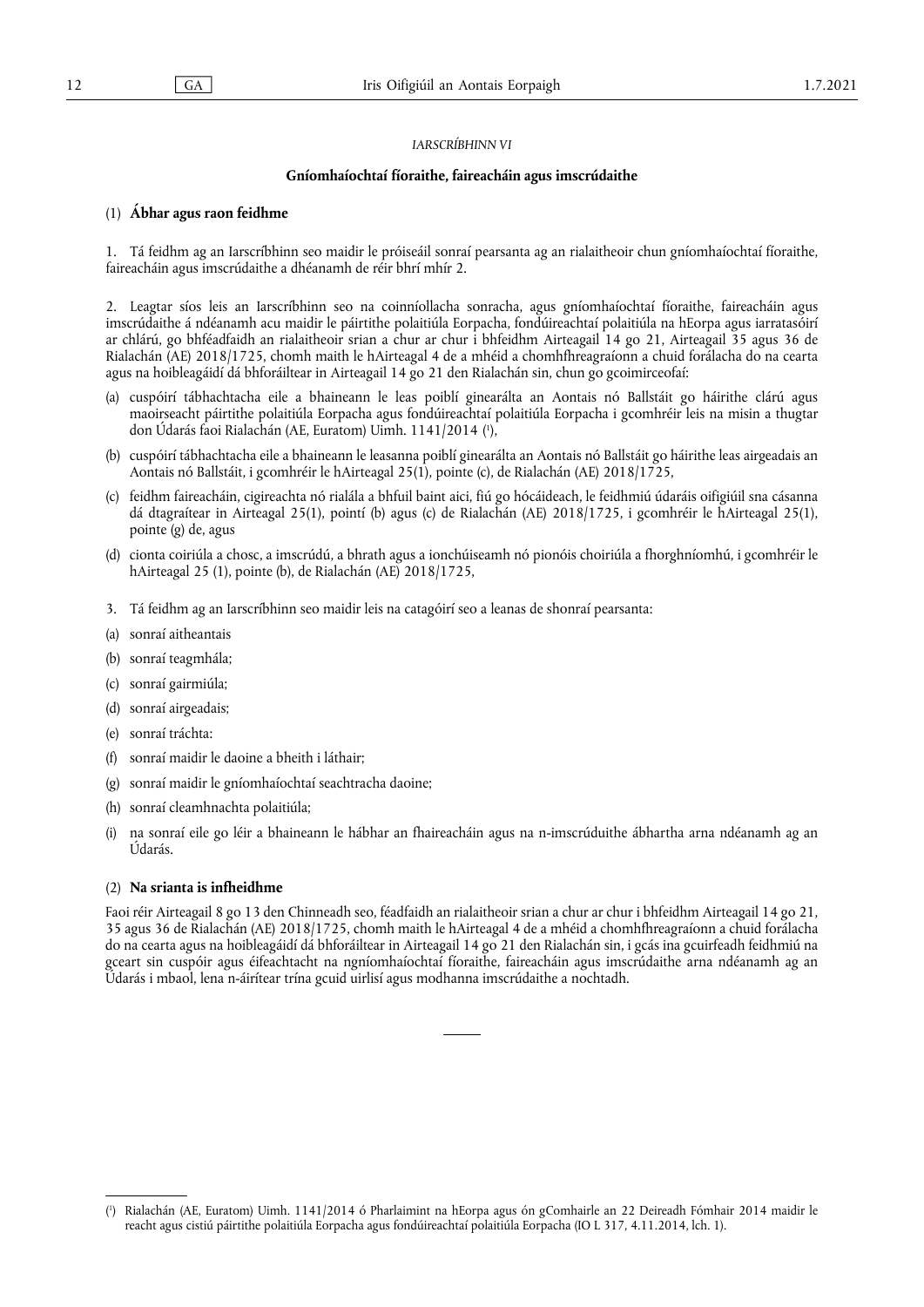# *IARSCRÍBHINN VII*

# **Comhar leis an Oifig Eorpach Frith-Chalaoise ("OLAF")**

## (1) **Ábhar agus raon feidhme**

1. Tá feidhm ag an Iarscríbhinn seo maidir le próiseáil sonraí pearsanta, go háirithe aistriú sonraí pearsanta, ag an rialaitheoir chun faisnéis agus doiciméid a chur ar fáil do OLAF, chun fógra a thabhairt do OLAF faoi chásanna nó chun faisnéis agus doiciméid a thagann ó OLAF a phróiseáil.

2. Leagtar síos leis an Iarscríbhinn seo na coinníollacha sonracha, agus faisnéis agus doiciméid á gcur ar fáil do OLAF arna iarraidh sin ag OLAF nó as a stuaim féin, agus cásanna á gcur in iúl do OLAF nó nuair a bhíonn faisnéis agus doiciméid a thagann ó OLAF á bpróiseáil go bhféadfaidh an rialaitheoir srian a chur ar chur i bhfeidhm Airteagail 14 go 21, Airteagail 35 agus 36 de Rialachán (AE) 2018/1725, chomh maith le hAirteagal 4 de a mhéid a chomhfhreagraíonn a chuid forálacha do na cearta agus na hoibleagáidí dá bhforáiltear in Airteagail 14 go 21 den Rialachán sin, chun go gcoimirceofaí:

- (a) cionta coiriúla a chosc, a imscrúdú, a bhrath agus a ionchúiseamh nó pionóis choiriúla a fhorghníomhú, i gcomhréir le hAirteagal 25 (1), pointe (b), de Rialachán (AE) 2018/1725, agus
- (b) sáruithe eitice a chosc, a imscrúdú, a bhrath agus a ionchúiseamh do ghairmeacha rialáilte, i gcomhréir le hAirteagal 25(1), pointe (f) de Rialachán (AE) 2018/1725.

3. Sula gcuirfidh sé srian i bhfeidhm faoi mhír 2, rachaidh an rialaitheoir i gcomhairle le OLAF maidir leis an ngá atá le srian den sórt sin mura rud é go bhfuil sé cinnte don rialaitheoir go bhfuil srian fíor-riachtanach ar na cúiseanna a leagtar amach i bhfomhír (a) agus i bhfomhír (b) de mhír 2, nó i gcás ina gcuirfeadh comhairliúchán den sórt sin gníomhaíochtaí OLAF i mbaol.

<span id="page-12-1"></span>4. Ní bheidh feidhm ag an Iarscríbhinn seo maidir le próiseáil sonraí pearsanta i gcás ina ngníomhaíonn OLAF mar rialaitheoir, go háirithe i gcás ina bpróiseálann OLAF sonraí pearsanta atá á gcoinneáil in áitreabh an Údaráis de bhun Airteagal 4(2) agus Airteagal 6 de Rialachán (AE, Euratom) Uimh. 883/2013 ó Pharlaimint na hEorpa agus ón gComhairle [\(](#page-12-0) 1 ).

- 5. Tá feidhm ag an Iarscríbhinn seo maidir leis na catagóirí seo a leanas de shonraí pearsanta:
- (a) sonraí aitheantais
- (b) sonraí teagmhála;
- (c) sonraí gairmiúla;
- (d) sonraí airgeadais;
- (e) sonraí tráchta:
- (f) sonraí maidir le daoine a bheith i láthair;
- (g) sonraí maidir le gníomhaíochtaí seachtracha daoine;
- (h) sonraí cleamhnachta polaitiúla;
- na sonraí eile go léir a bhaineann le hábhar an imscrúdaithe ábhartha arna dhéanamh ag OLAF nó ag an Údarás i gcomhar le OLAF.

#### (2) **Na srianta is infheidhme**

1. Faoi réir Airteagail 8 go 13 den Chinneadh seo, féadfaidh an rialaitheoir srian a chur ar chur i bhfeidhm Airteagail 14 go 21, 35 agus 36 de Rialachán (AE) 2018/1725, chomh maith le hAirteagal 4 de a mhéid a chomhfhreagraíonn a chuid forálacha do na cearta agus na hoibleagáidí dá bhforáiltear in Airteagail 14 go 21 den Rialachán sin, i gcás ina gcuirfeadh feidhmiú na gceart sin cuspóir agus éifeachtúlacht ghníomhaíochtaí imscrúdaithe OLAF nó gníomhaíochtaí imscrúdaithe an Údaráis i gcomhar le OLAF i mbaol, lena n-áirítear trína gcuid uirlisí agus modhanna imscrúdaithe a nochtadh.

<span id="page-12-0"></span>[<sup>\(</sup>](#page-12-1) 1 ) Rialachán (AE, Euratom) Uimh. 883/2013 ó Pharlaimint na hEorpa agus ón gComhairle an 11 Meán Fómhair 2013 maidir le himscrúduithe arna ndéanamh ag an Oifig Eorpach Frith-Chalaoise (OLAF) agus lena n-aisghairtear Rialachán (CE) Uimh. 1073/1999 ó Pharlaimint na hEorpa agus ón gComhairle agus Rialachán (Euratom) Uimh. 1074/1999 ón gComhairle (IO L 248, 18.9.2013, lch. 1).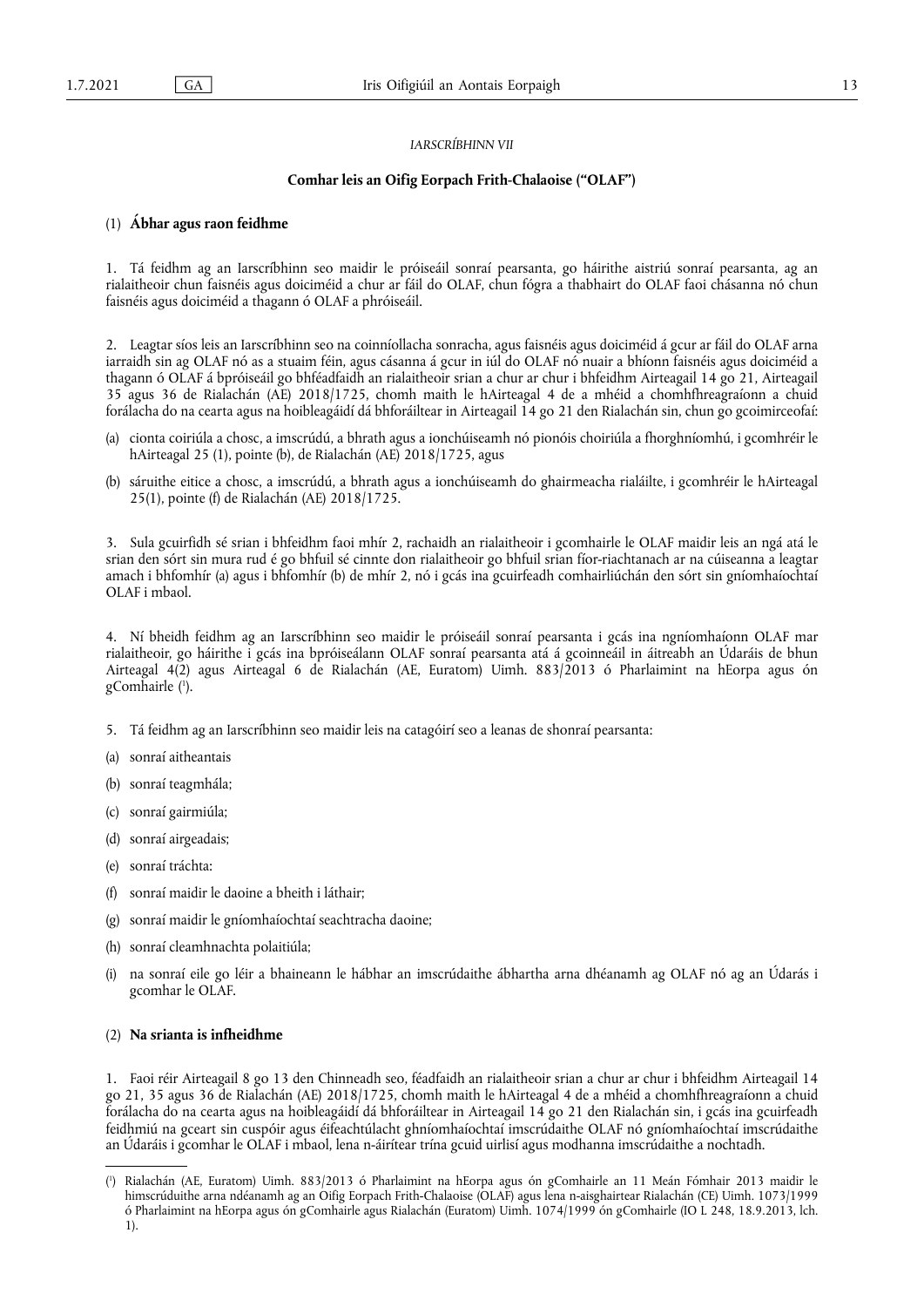<span id="page-13-1"></span>2. Faoi réir Airteagal 8 go hAirteagal 13 den Chinneadh seo, féadfaidh an tÚdarás srian a chur ar na cearta agus na hoibleagáidí dá dtagraítear i mír 1 maidir le sonraí pearsanta arna bhfáil ó OLAF, i gcás ina bhféadfadh OLAF feidhmiú na gceart agus na n-oibleagáidí sin a shrianadh ar bhonn Airteagal 2[\(](#page-13-0)3) de Chinneadh (AE) 2018/1962 ón gCoimisiún (ʾ).

<span id="page-13-0"></span>[<sup>\(</sup>](#page-13-1) 2 ) Cinneadh (AE) 2018/1962 ón gCoimisiún an 11 Nollaig 2018 lena leagtar síos rialacha inmheánacha maidir le próiseáil sonraí pearsanta ag an Oifig Eorpach Frith-Chalaoise (OLAF) i ndáil le faisnéis a sholáthar do dhaoine is ábhar do shonraí agus maidir le srian ar chearta áirithe dá gcuid i gcomhréir le hAirteagal 25 de Rialachán (AE) 2018/1725 ó Pharlaimint na hEorpa agus ón gComhairle (IO L 315, 12.12.2018, lch. 41).